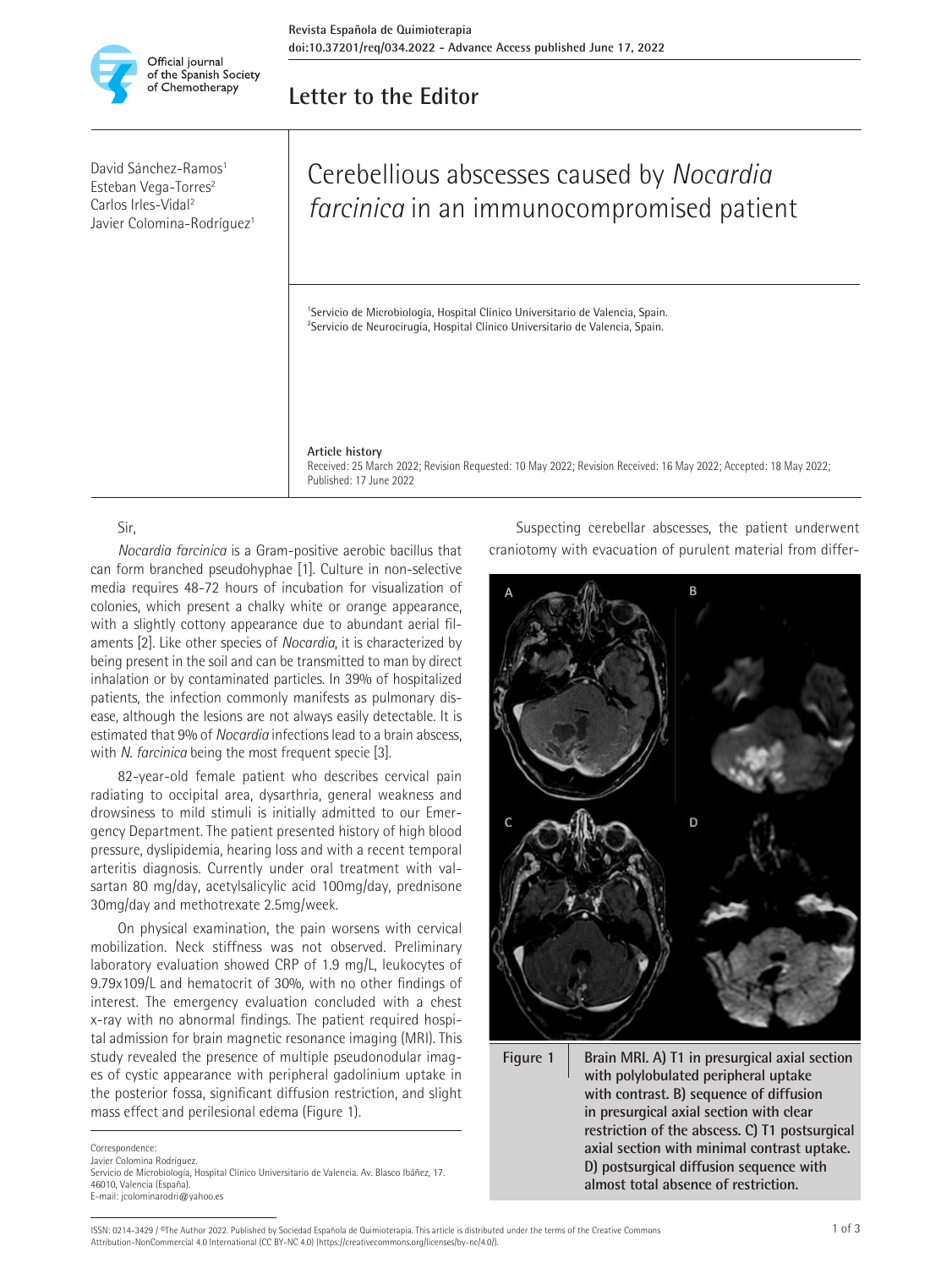

**Figure 2 A) Gram stain of abscess sample: branched Gram-positive bacilli. B) Abscess cultures after 72 hours and C) 5 days of incubation at 37ºC in aerobic conditions.**

ent cavities and partial excision of the capsule. Samples were collected and sent to the Pathological Anatomy unit and Microbiology laboratory. Given the possibility of an infectious condition, treatment with methotrexate was withdrawn and empirical treatment with cefotaxime, vancomycin, and metronidazole was started.

The anatomopathological study of the drained material ruled out the existence of neoplastic cells. Weak Gram-positive branching bacilli was observed under direct microscopic examination after Gram staining of the abscess sample sent to Microbiology (Figure 2 A). At 72 hours of culture, the growth of small dull white dotted colonies was detected (Figure 2 B) on blood agar that, as the days of incubation passed, acquired a salmon color. The isolate was identified with a high degree of confidence (score = 2.1) using MALDI-TOF technology (Bruker®) as *Nocardia farcinica.* Approximately 75% of *N. farcinica* isolates may be resistant to third-generation cephalosporins [4], so intravenous treatment with cotrimoxazole 800/160mg/8h and amikacin 1g/24h was decided until the sensitivity study was obtained. antibiotic.

The antimicrobial susceptibility study performed by microdilution (SensititreTM RAPMYCOI, Thermo Scientific®) showed MICs, which were interpreted according to CLSI criteria [5] as resistant (ceftriaxone >64 mg/L; imipenem 16 mg/L; ciprofloxacin >4 mg/L) or susceptible (amikacin <1 mg/L; linezolid 2 mg/L; cotrimoxazole 38/2 mg/L).

Twelve days after intervention, neurologic examination was within normal limits overall, with the patient remaining conscious with no additional neurological changes. Hospital discharge was decided to continue with outpatient follow-up and oral treatment with cotrimoxazole 800/160 mg (every 12 h) for 12 months.

Cerebral nocardiosis can occur even in immunocompetent patients, but the highest incidence occurs in immunocompromised patients, such as those treated with corticosteroids or transplant patients, being potentially fatal despite the use of antibiotics and abscess drainage [6]. In recent years, the mortality rate for *N. farcinica* in disseminated infection is estimated at around 39% [7].

The combination of abscess evacuation by craniotomy and administration of antibiotics, being cotrimoxazole the drug of choice, gives very good results for patients with *Nocardia*  brain abscess. However, antibiotics must be adjusted according to the sensitivity profiles tested [8], even though a high susceptibility of *Nocardia farcinica* to cotrimoxazole, amikacin, and linezolid has been reported in Spain [4], resistance to cotrimoxazole close to 54% has been documented in other countries [9].

#### **FUNDING**

None to declare

### **CONFLICT OF INTEREST**

The authors declare no conflicts of interest.

#### **REFERENCES**

1. Chaudhari DM, Renjen PN, Sardana R, Butta H. Nocardia Farcinica